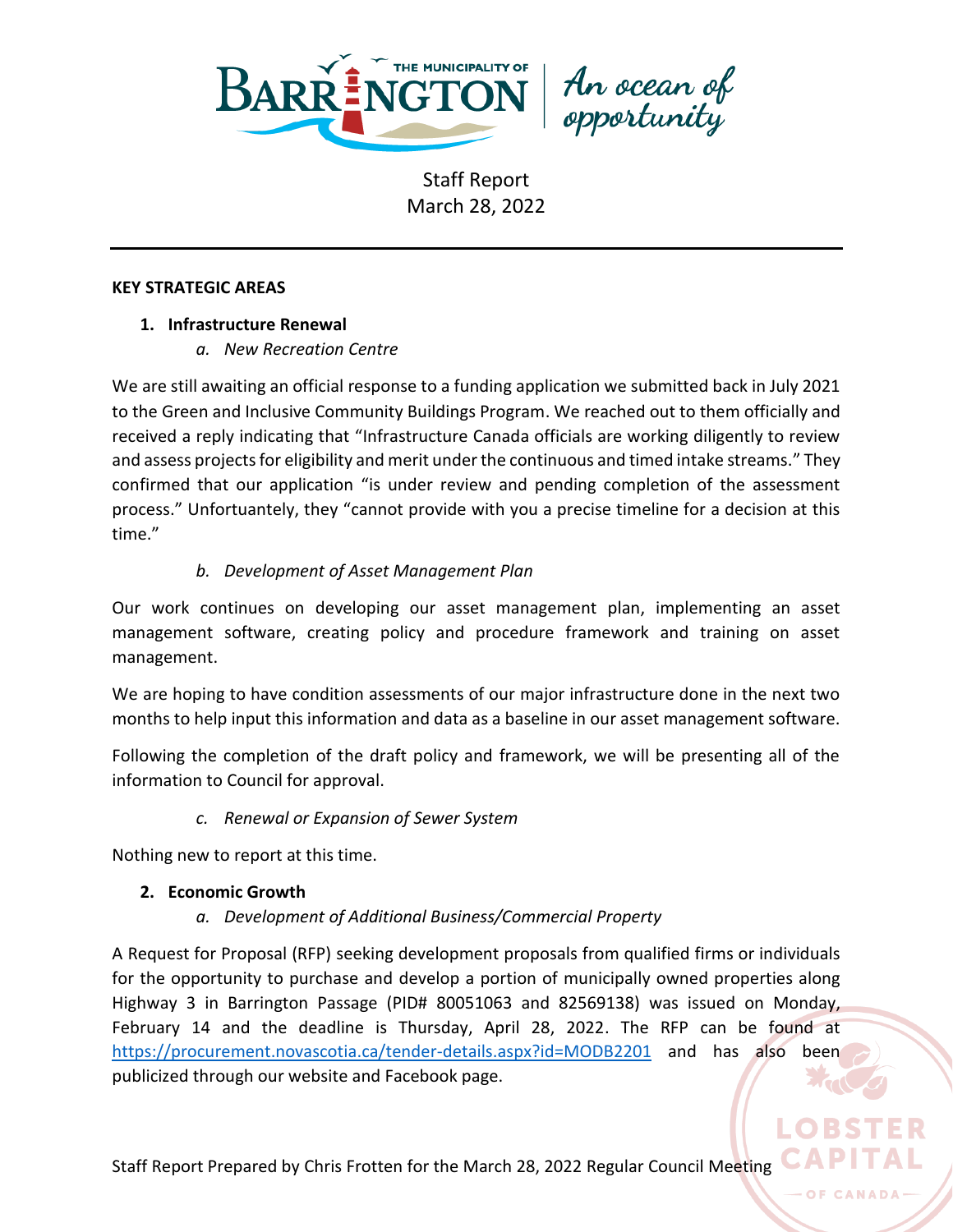

An ocean of<br>opportunity

*b. Reduction of Commercial Taxation*

Nothing new to report at this time.

*c. Improved Access to Internet*

We continue to anxiously await the completion of the remainder of the Barrington East Project and the Port La Tour project. Our contact with Bell continues to provide us with updates as we've been touching base with them regularly.

As noted the last few months, the completion of the Port La Tour project hinges upon a grade 1 water crossing being completed by Nova Scotia Power between Port Clyde and Port La Tour Road. I am happy to report that the work on the crossing has begun and we hope that it will be complete this week.

As for the remainder of the Barrington East Project, the dependencies such as grade 1 engineering assessments, tree trimming, and the placement of anchors and poles mentioned the last few months are still to be completed.

### **Promotion and Support of the Tourism Industry**

*d. Amenities at Beaches*

Nothing new to report at this time.

*e. Work to Attract Accommodations*

Nothing new to report at this time.

# **3. Provision or Support of Services for Residents of the Municipality**

*a. Continued Work Towards Additional Medical Services (Medical Clinic, Dialysis)*

In October, the construction of a community health centre was identified as a priority of the Municipality. This decision will ensure that it is included in our budget deliberations next year and included in our new Strategic Plan. Our first Special Committee of the Whole Meeting on this project was on December 14, 2021. At this meeting, members discussed how to manage the project, how to choose a design, and how to choose a location.

We hoped to have scheduled our next meeting in February/March but have postponed it until April to finish gathering all of the necessary information. This meeting will be a brainstorming

OF CANADA

LO BST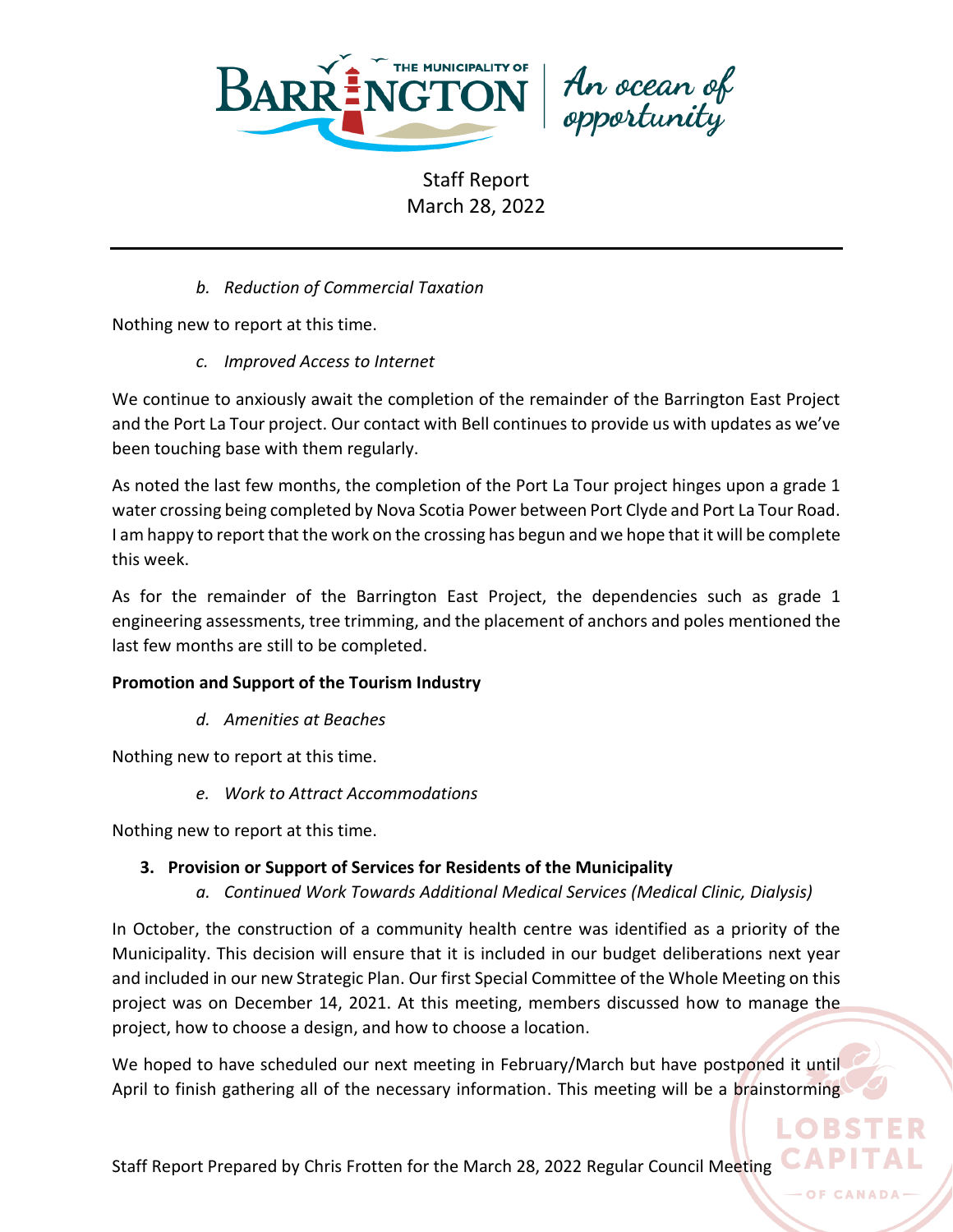

An ocean of<br>opportunity

Staff Report March 28, 2022

session to discuss components of the design and members will also review information gathered on the design and experiences of other community health centres owned or operated by municipalities and/or communities similar to ours.

*b. Develop Water Access Plan (docks, wharves, and marinas)*

Nothing new to report at this time.

*c. Improve Active Transportation (sidewalks, trails, boardwalks)*

We installed a trail tracker on February 15. We had 525 people use the trail from February 15- 28. Below is the daily data. Please note that February 21 was Heritage Day which accounts for the increase in usage that day.

| 2022-02-15 | 18            |
|------------|---------------|
| 2022-02-16 | 24            |
| 2022-02-17 | 6             |
| 2022-02-18 | 6             |
| 2022-02-19 | 50            |
| 2022-02-20 | 39            |
| 2022-02-21 | 191           |
| 2022-02-22 | 138           |
| 2022-02-23 | 21            |
| 2022-02-24 | 12            |
| 2022-02-25 | $\mathcal{P}$ |
| 2022-02-26 | 4             |
| 2022-02-27 | 13            |
| 2022-02-28 | 1             |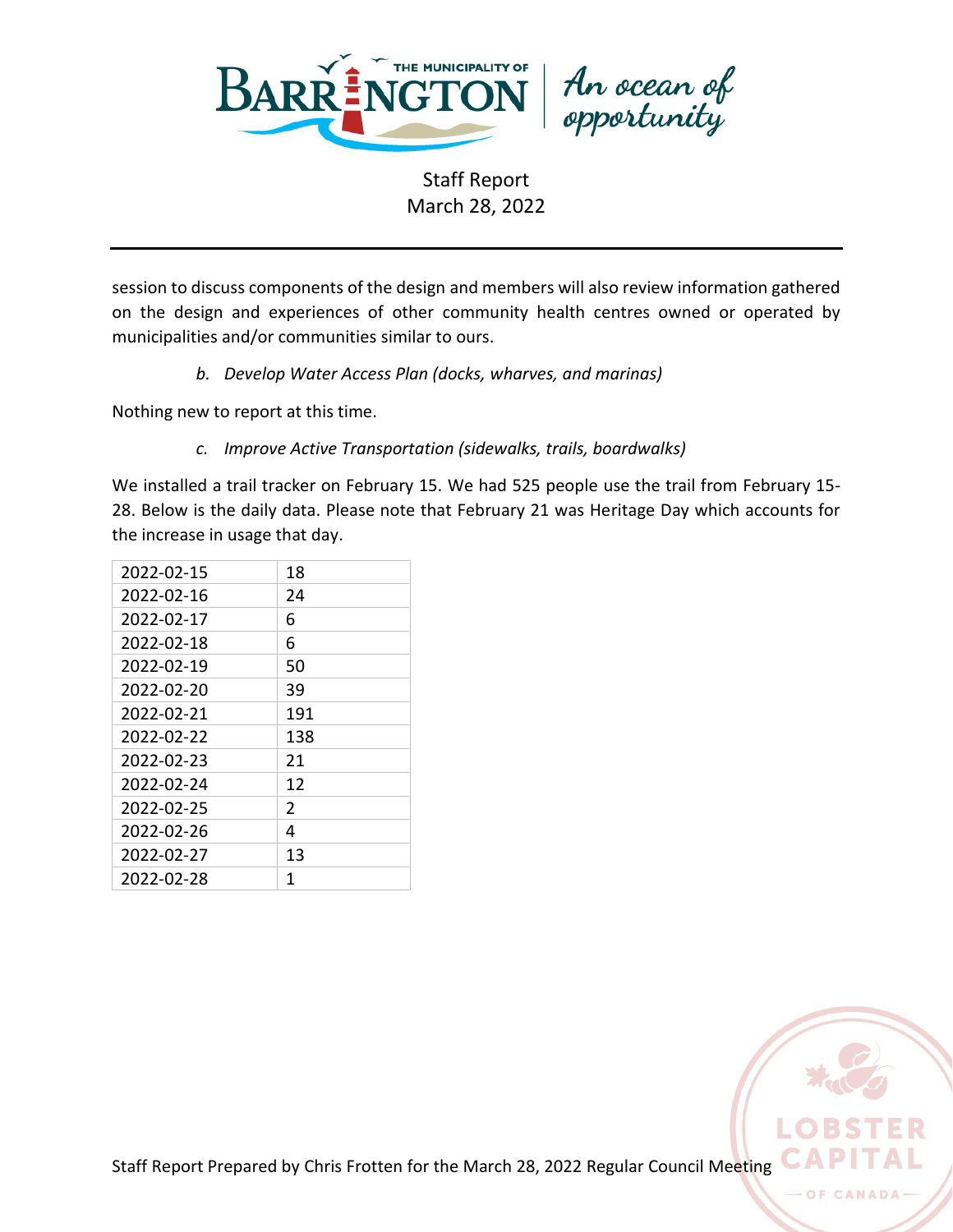

An ocean of<br>opportunity

# **SUMMARY OF ACTIVITIES FROM FEBRUARY 28 TH TO MARCH 27TH, 2022**

### **TOPICS**

### **Budget**

The budget has been one of the main priorities in the last three months. Council has completed its review of the first draft of the operating and capital budgets and will be discussing the impacts of some adjustments in the next two weeks. A final draft of the budgets will include the feedback received during these meetings and we are hopeful it will be approved at the end of April.

# **Complaints Handling System**

It has been a year since we've launched our complaints handling system. Our "Helpdesk" has helped us streamline the complaint process through a cloud-based app which allows the public to submit complaints online. A public page that includes a form is available for residents to report problems 24 hours a day, 7 days a week from any device and location. Internally, Staff and Council will have access to an internal application (authorized access only) to manage the complaints/inquiries.

To provide an overview of the data associated with our first year of usage, we've prepared a "2021-2022 Complaints Report", which can be viewed here: [https://barringtonmunicipality](https://barringtonmunicipality-my.sharepoint.com/:b:/p/cfrotten/EbxChoA7lgtDhFnKx_nFtVMBWvvArsdQtUjCwnXZTNm10w?e=DnL0kE)[my.sharepoint.com/:b:/p/cfrotten/EbxChoA7lgtDhFnKx\\_nFtVMBWvvArsdQtUjCwnXZTNm10w?](https://barringtonmunicipality-my.sharepoint.com/:b:/p/cfrotten/EbxChoA7lgtDhFnKx_nFtVMBWvvArsdQtUjCwnXZTNm10w?e=DnL0kE) [e=DnL0kE.](https://barringtonmunicipality-my.sharepoint.com/:b:/p/cfrotten/EbxChoA7lgtDhFnKx_nFtVMBWvvArsdQtUjCwnXZTNm10w?e=DnL0kE)

A reminder that residents can report problems by visiting our website and clicking on "Report a Problem" on our homepage or by visiting [https://helpdesk.barringtonmunicipality.com/report.](https://helpdesk.barringtonmunicipality.com/report)

### **Recreation Programming**

A line-up of after school activities, guided hikes and try-it sessions are being planned for the Spring. This programming will have something for all ages. Dates will be available shortly and communicated through our website, social media channels and through schools.

We are partnering with Senior Safety Services to facilitate a senior's walk series from May to October as well as a Seniors Picnic celebration on June 15th at Sherose Island.

Staff Report Prepared by Chris Frotten for the March 28, 2022 Regular Council Meeting

OF CANAD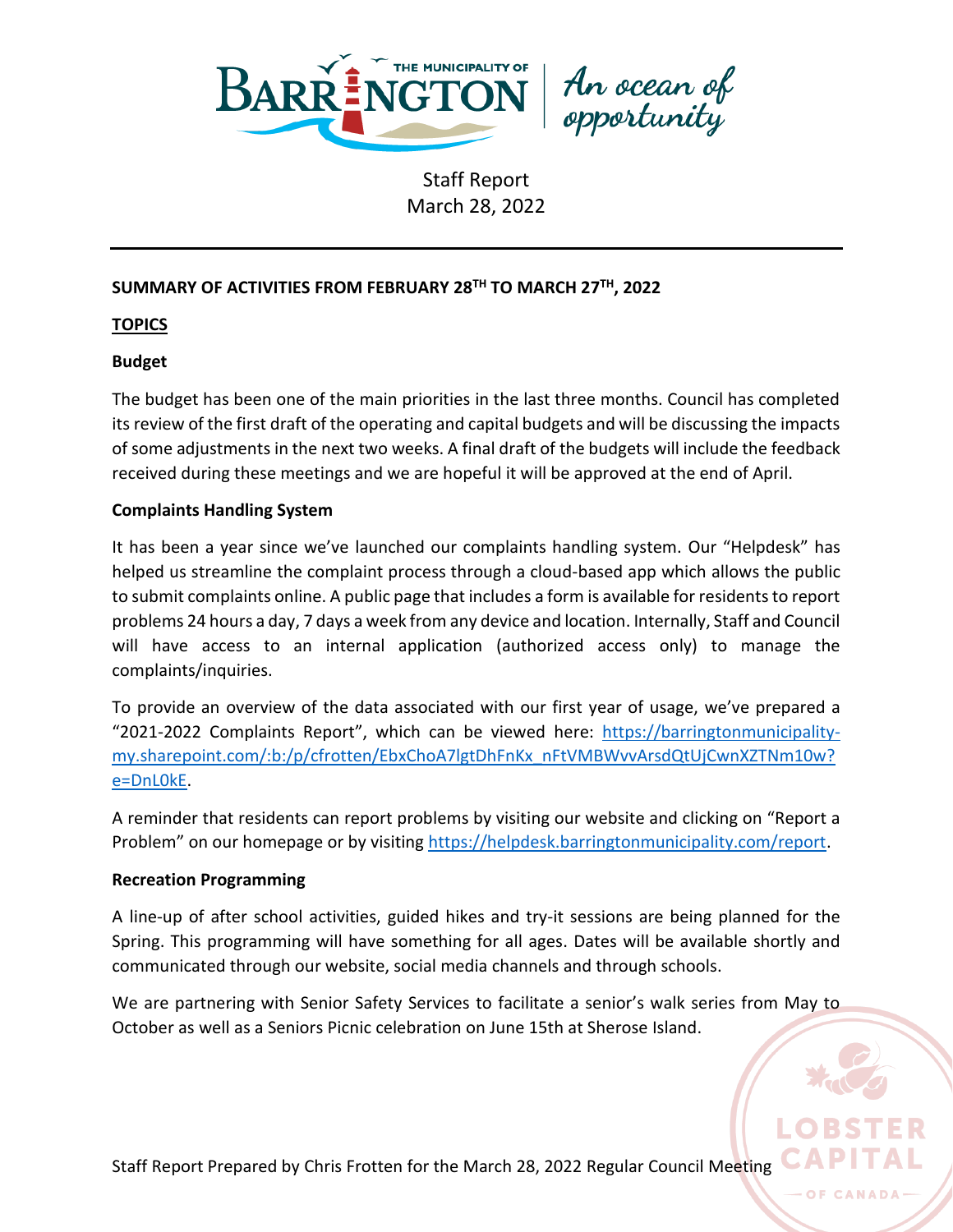

An ocean of<br>opportunity

We are working with the volunteers of Sherose Island Rocks to assist with their Easter Egg Hunt on April 16. We will have a couple fire pits with s'mores stations as well as a bouncy castle. The MOM Market is also planning an event in the Arena Parking lot that day.

Recruiting of summer staff positions is going fairly well. The deadline to receive applications is April 8 and we are currently concentrating on finding aquatic staff to ensure we have time to provide any required training upgrades.

We are working with Health Promoting Schools teams to build our relationships with each area school and support the school community. We also hope this will increase availability of community use of schools.

We are excited to be working with the Recreation Advisory Committee on recommendations for the future of Sherose Island Recreation Park. We have heard from many that there are wishes for another ball field, expanded playground, senior's areas, multi-purpose courts, trail expansions/enhancements and so on. We will look for community and stakeholder feedback on a variety of possibilities.

The "Make Your Move" campaign is on its way. there are currently radio ads that play on CJLS daily and our MPAL is coordinating with public works to place "park here" signs at Sobeys parking lot.

#### **Building Permits & By-Law Enforcement**

From February 21, 2022, to March 20, 2022, 17 permits were issued with a total dollar value of \$2,374,205. This is a \$1,495,205 increase compared to the same period last year. 42 building inspections, 10 fire inspections and 1 fire re-inspection were carried out.

During this period, no new civic numbers were issued but 11 households and businesses were visited. Dave also presented to a seniors' group on Cape Island regarding the importance of civic numbers and basic fire safety.

We received 2 new subdivision applications, so we now have 4 open subdivision files that we continue to work on.

During this period, we received no new complaints relating to illegal dumping or streetlights.

#### **Fire Services & Emergency Management**

Staff Report Prepared by Chris Frotten for the March 28, 2022 Regular Council Meeting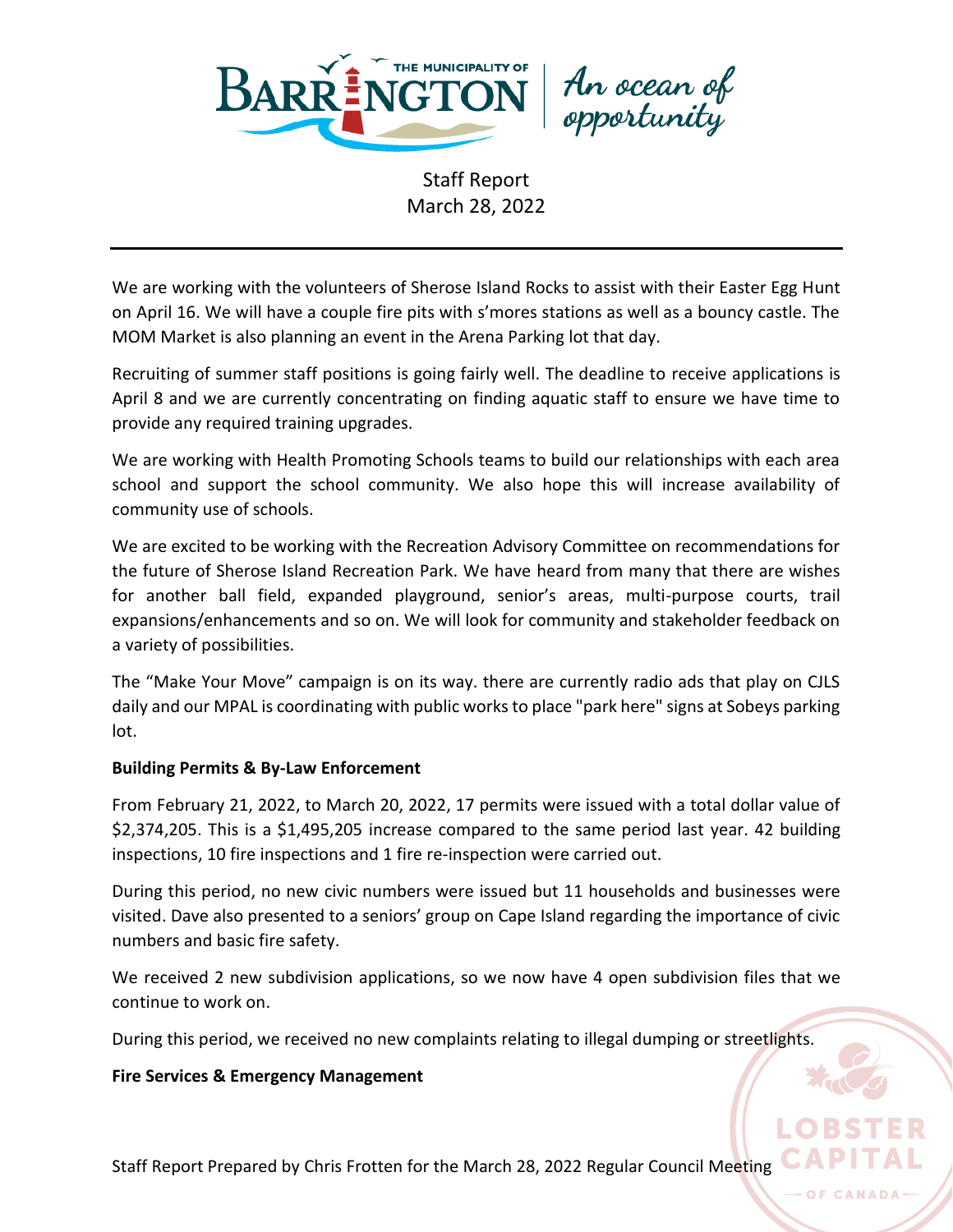

An ocean of<br>opportunity

There have been some cases of COVID-19 and close contact isolations in the fire departments, but none have caused any response issues to this point. They continue to monitor the status of their membership and communicate that information to the Fire Services Coordinator.

The Barrington Port LaTour Fire Department has sold pumper #44 to Islands and District Fire Department in Argyle.

Otherwise, Dwayne has prepared and taught a strategy and tactics course, attended a regional EMO meeting in New Minas, attended a Shelburne County Mutual Aid Association meeting in Ingomar, continues to monitor COVID-19 updates from the province and EMONS and performed monthly fire and life safety inspections.

Last February, the Fire Departments responded to 23 calls, and they responded to 12 in February 2021. Here is the data for the month of February:

| <b>BARRINGTON MUNICIPAL FIRE SERVICE</b>      |   |            |      |            |            |       |              |
|-----------------------------------------------|---|------------|------|------------|------------|-------|--------------|
| <b>EMERGENCY CALLS February</b>               |   |            |      |            |            |       |              |
| <b>FIRE DEPARTMENT</b>                        |   | Fire   Mut | Auto | <b>MFR</b> | <b>MVC</b> | Other | <b>TOTAL</b> |
|                                               |   | Aid        | Aid  |            |            |       |              |
| Barrington/Port La Tour FD                    | 2 |            |      |            |            | 1     | 4            |
| <b>Island Barrington Passage FD</b>           | 1 |            |      |            |            | 5     | 9            |
| Woods Harbour/Shag Harbour FD                 |   |            | 2    | 4          |            |       | 10           |
| <b>TOTALS</b>                                 | 3 |            |      | 4          |            | 10    | 23           |
| B/PLT - vehicle fire, Possible structure fire |   |            |      |            |            |       |              |
| IBP - Barn                                    |   |            |      |            |            |       |              |
| WH/SH-                                        |   |            |      |            |            |       |              |
|                                               |   |            |      |            |            |       |              |
|                                               |   |            |      |            |            |       |              |



O<sub>F</sub>